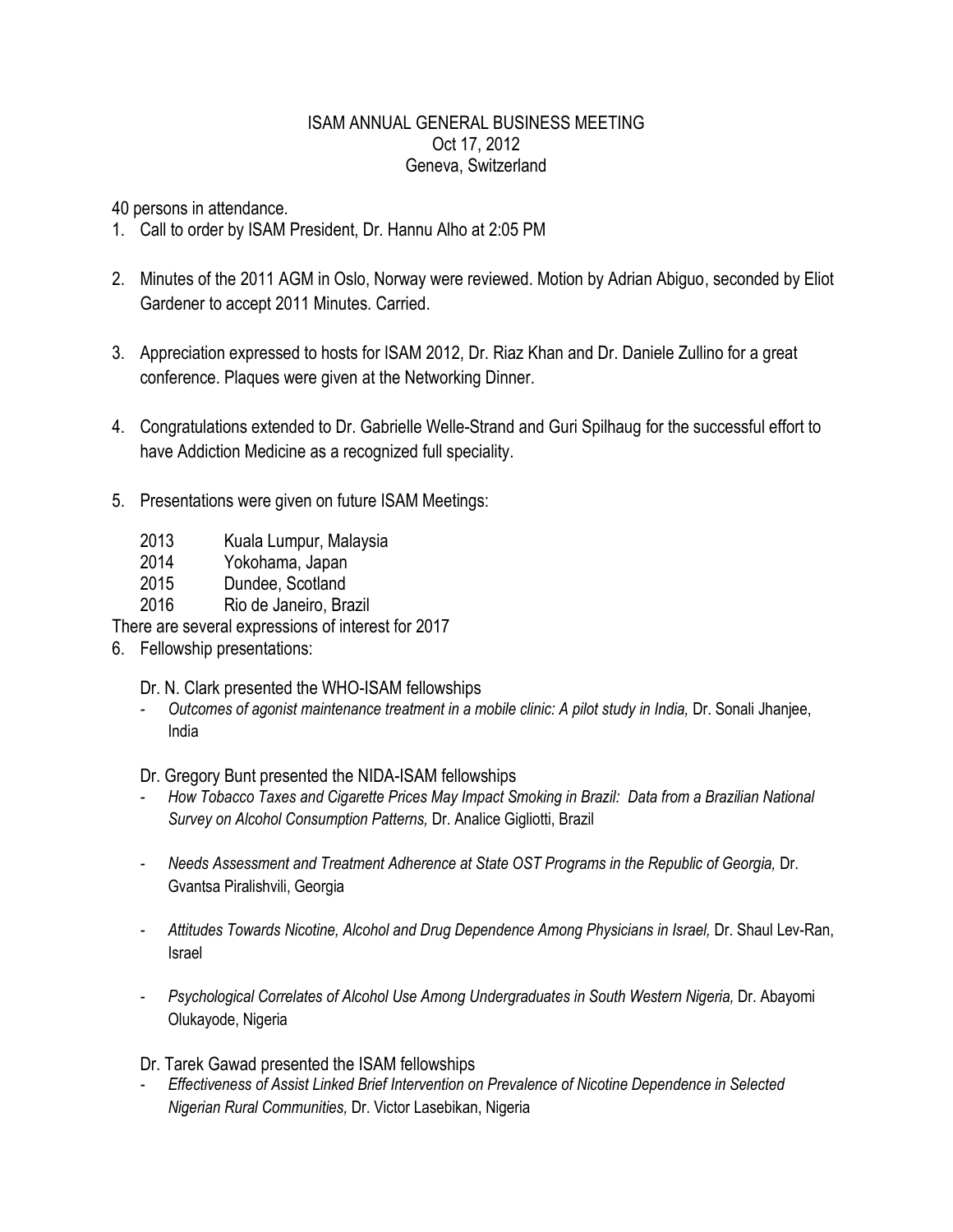- *- Exploring the Management of Cannabis Use for Women and Pregnancy,*Dr. Fares Alharbi, Saudi Arabia
- *- Brief Intervention Outcomes in Therapeutic Community,* Dr. Mahmoud Nazar Mohamed, Malaysia
- *- Marijuana Workshop,* Dr. Michael Miller, USA

Total of 10 fellowships for 2012. Audience asked to spread news on these opportunities for 2013. Information will be posted soon on the ISAM webpages.

- 7. Award for Best Abstract was given to the Equator team. Title of abstract: VARIATION IN TREATMENT DELIVERY AND OUTCOMES ACROSS COUNTRIES - KEY FINDINGS FROM EQUATOR IN WESTERN EUROPE
- 8. WebMaster Jens Reimer outlined the proposed updates to the Webpages:
	- Online registration
	- Improved Members' Only Section
	- Overall modernizing of webpages 'look'
- 9. ISAM Certification examination Nady el-Guebaly gave review of exam
	- To date 100 have sat the exam
	- 75% pass rate
	- Potential three parts: Exam, Review course, and Textbook
	- Textbook in progress: estimated 150 authors will make it a major contribution to the field
- 10. Journal Marc Galanter
	- Substance Abuse journal in 34<sup>th</sup> year
	- Increases seen in submissions and citations
- 11. Finances Marilyn Dorozio, Office
	- Review of 2012 finances till Oct 1/2012: no change in annual budget needed
	- Review of Auditor's Notice to Reader Financial Statements for 2011
	- Motion by Catherine de Jong, seconded by Tarek Gawad to accept the financial statement and summary as presented. Carried.
	- Motion by Adrian Abiguo, seconded by Mar Galanter to retain BDO Dunwoody as Auditors for 2012. Carried.
- 12. Evaluations to be exchanged for Attendance certificates
	- Needed to improve
	- Required for educational credits
	- Opportunity for member to suggest future topics
- 13. Committees have been established:
	- Financial, Membership, Education, Executive and Publication.